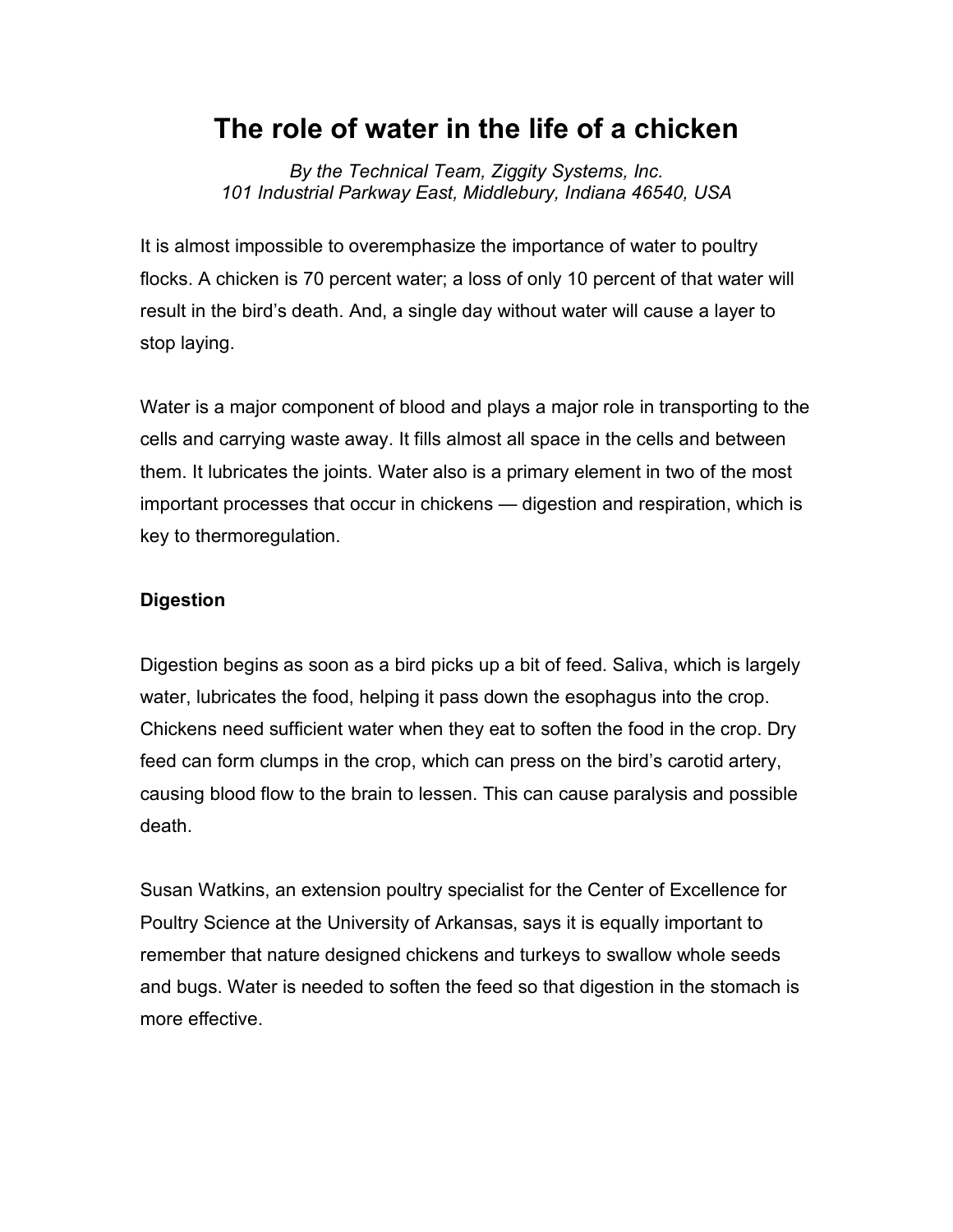Enzymes and acids begin to break down the food as it moves into the proventriculus, the first part of a chicken's stomach. As it breaks down, it then moves into the muscular gizzard (or ventriculus), which some have likened to chicken teeth. Here peristaltic action combined with grit in the gizzard grinds the food even more, turning it into a liquid emulsion.

Most of the absorption of nutrients occurs as this emulsion moves through the small intestine. The small intestine is lined with villi, projections that increase the amount of area available for absorption of nutrients into the blood. Undigested food then moves into the large intestine. The large intestine is much shorter than the small intestine and its primary function is to absorb the remaining water. This is important in helping birds maintain their body water balance. When chickens acquire an organic or inorganic substance that causes them to have diarrhea, the food and water speed through the large intestine too fast for the water resorption to occur. This can cause the birds to dehydrate.

## **Respiration**

Respiration in birds is more than just breathing. It also involves delivering oxygen to cells to allow the chemical breakdown of nutrients that produces energy. A result of that reaction is carbon dioxide, which carried by the blood stream to the lungs where it is expired as waste when the chicken exhales.

The chicken respiratory system is very important in thermoregulation. Birds have no sweat glands and must rely on other means of losing heat as the temperature rises. At 29.5 degrees C (85 degrees F), birds will begin to pant. This has a cooling effect because panting increases the rate of evaporation. This also will cause the bird to be thirstier and increase its water intake on hot days.

Birds also attempt to increase evaporation by spreading their wings, allowing more air to penetrate the insulating feathers and reach the skin. At this point it is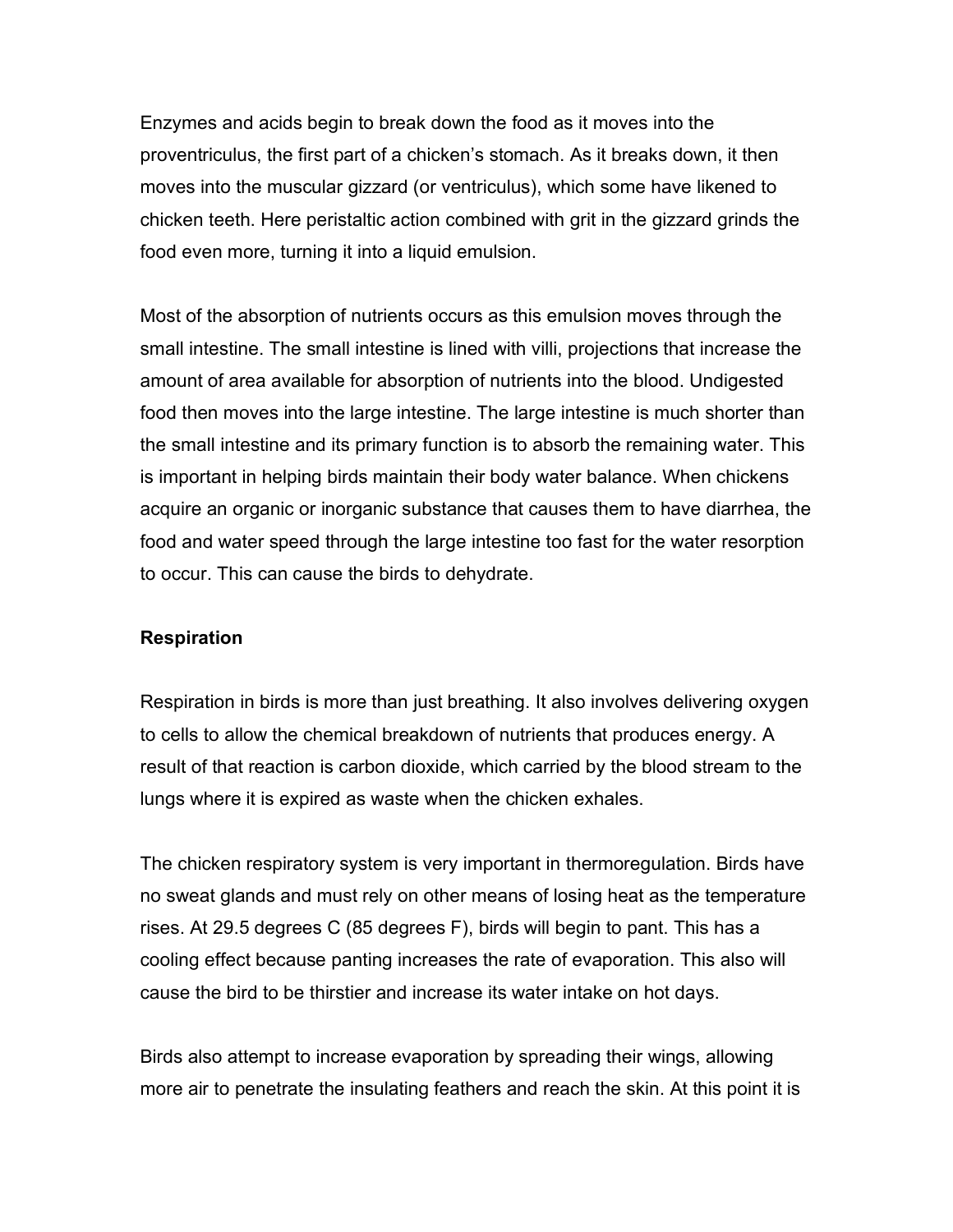imperative the flock have unlimited access to fresh water. Without sufficient water, birds will begin to exhibit signs of heat stress. Among those signs are the comb and wattles become shrunken and bluish; the tendons on the back of the legs stand out prominently; and the bird droppings are off color. Heat stress can be life threatening.

## **Water Quality**

Water molecules consist of two atoms of hydrogen and one of oxygen. But, water is a mixture of a variety of substances dissolved or suspended in it. And, those added materials can drastically affect flock performance.

"Unfortunately, as the modern broiler becomes more and more efficient in its growth and feed conversion, it will become less and less tolerant of stressors with a significant stressor being poor water quality. What might have had no impact on birds 15 years ago, could be devastating for the bird of today," says **Watkins** 

Ideally, water should be clear, odorless and tasteless for the poultry flock. It should have no bacteria in it. Certain levels of minerals and chemicals appear to have little or no effect on poultry flocks very much. But, when those levels exceed the norms, birds either sicken or stop drinking, or both. Additionally, bacteria in the water can have a serious impact on a flock. If the particular flock is a breeder/parent stock operation, the disease can be passed on to the eggs, resulting in diseased chicks.

Generally, it has been assumed that potable water is of sufficient quality for poultry. However, The Poultry Industry Council of Canada suggests that may not be the case. It points out in its Factsheet #111 2000, "Water Quality for Poultry": "Water quality is determined by a number of criteria; however, it is difficult to define what constitutes good quality drinking water for poultry since many of the